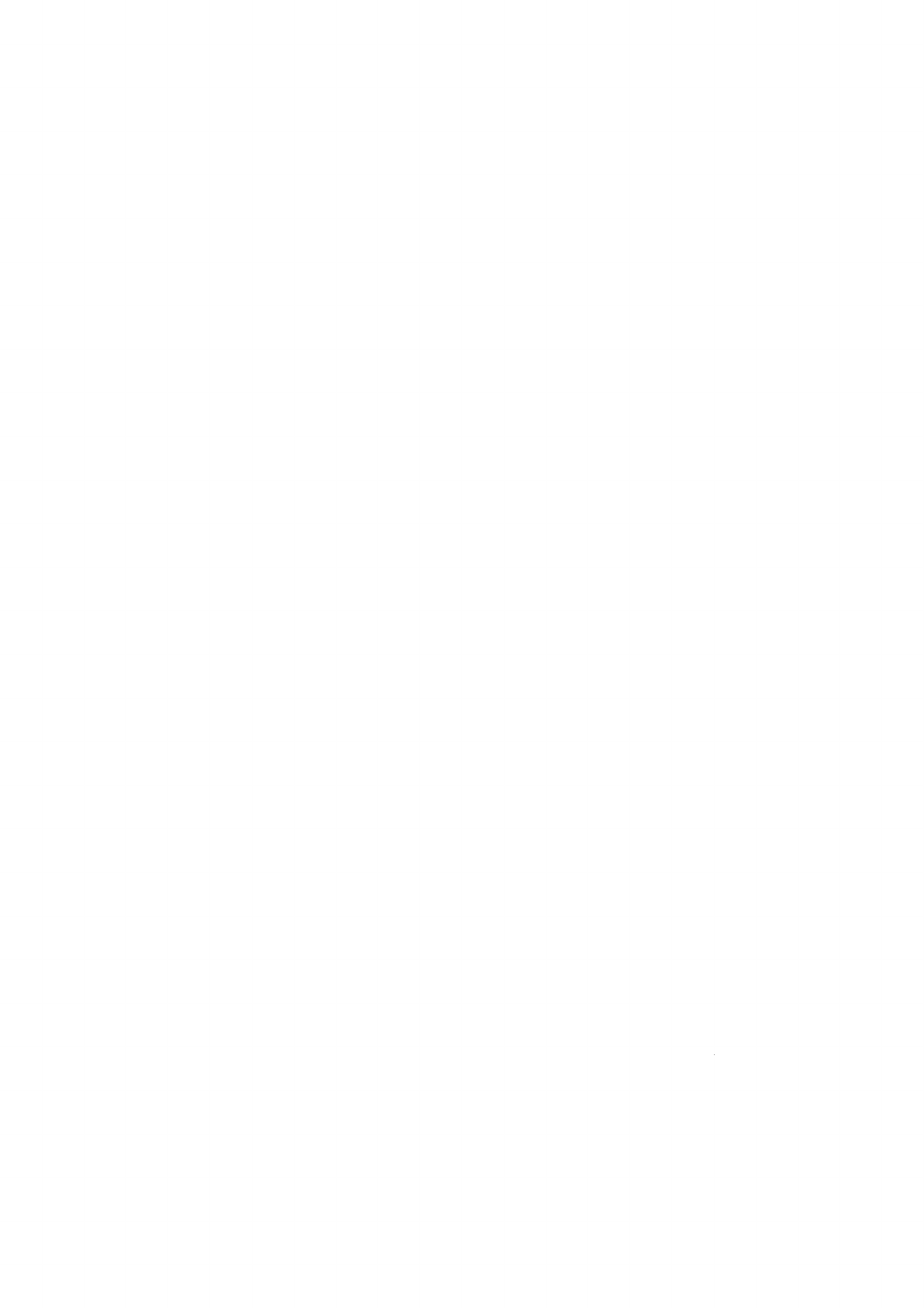# **A SYSTEM OF MODELS FOR EVALUATING NON-POINT-SOURCE POLLUTION-AN OVERVIEW**

**Walter G. Knisel, Jr.\*** 

**CP-78-11 December 1978** 

**"Hydraulic Engineer, USDA-SEA-AR, Southwest Rangeland Watershed Research Center, 442 E. Seventh Street, Tucson, Arizona 85705.** 

**Views expressed herein are those of the contributors and not necessarily those of the International Institute for Applied Systems Analysis.** 

**The Institute assumes full responsibility for minor editorial changes, and trusts that these modifications have not abused the sense of the writer's ideas.** 

**International Institute for Applied Systems Analysis A-2361 Laxenburg, Austria**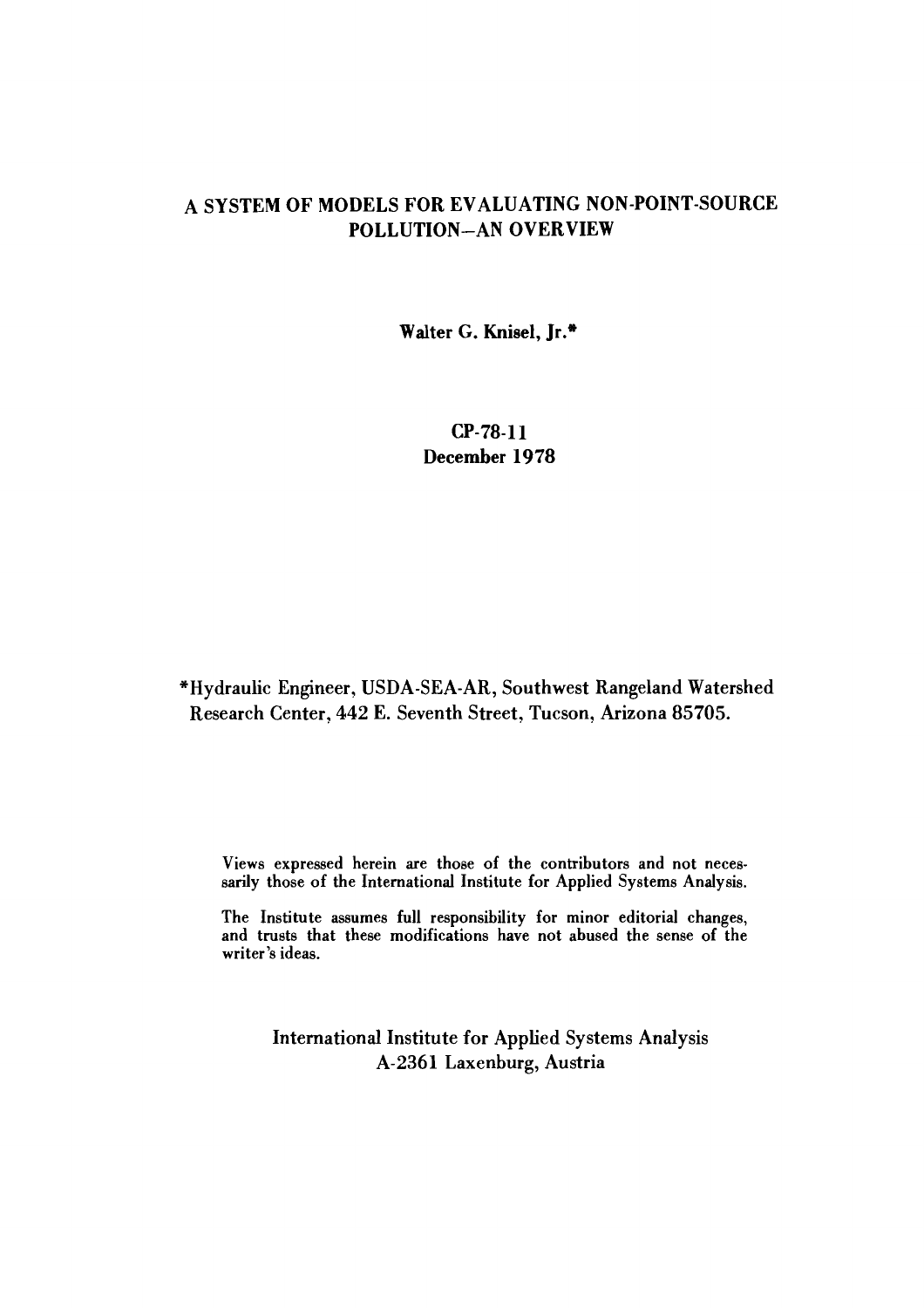# **Copyright** @ **1978 IIASA**

All rights reserved. No part of this publication may be reproduced or transmitted in any form or by any means, electronic or mechanical, including photocopy, recording, **or any information storage or retrieval system, without permission in writing from the publisher.**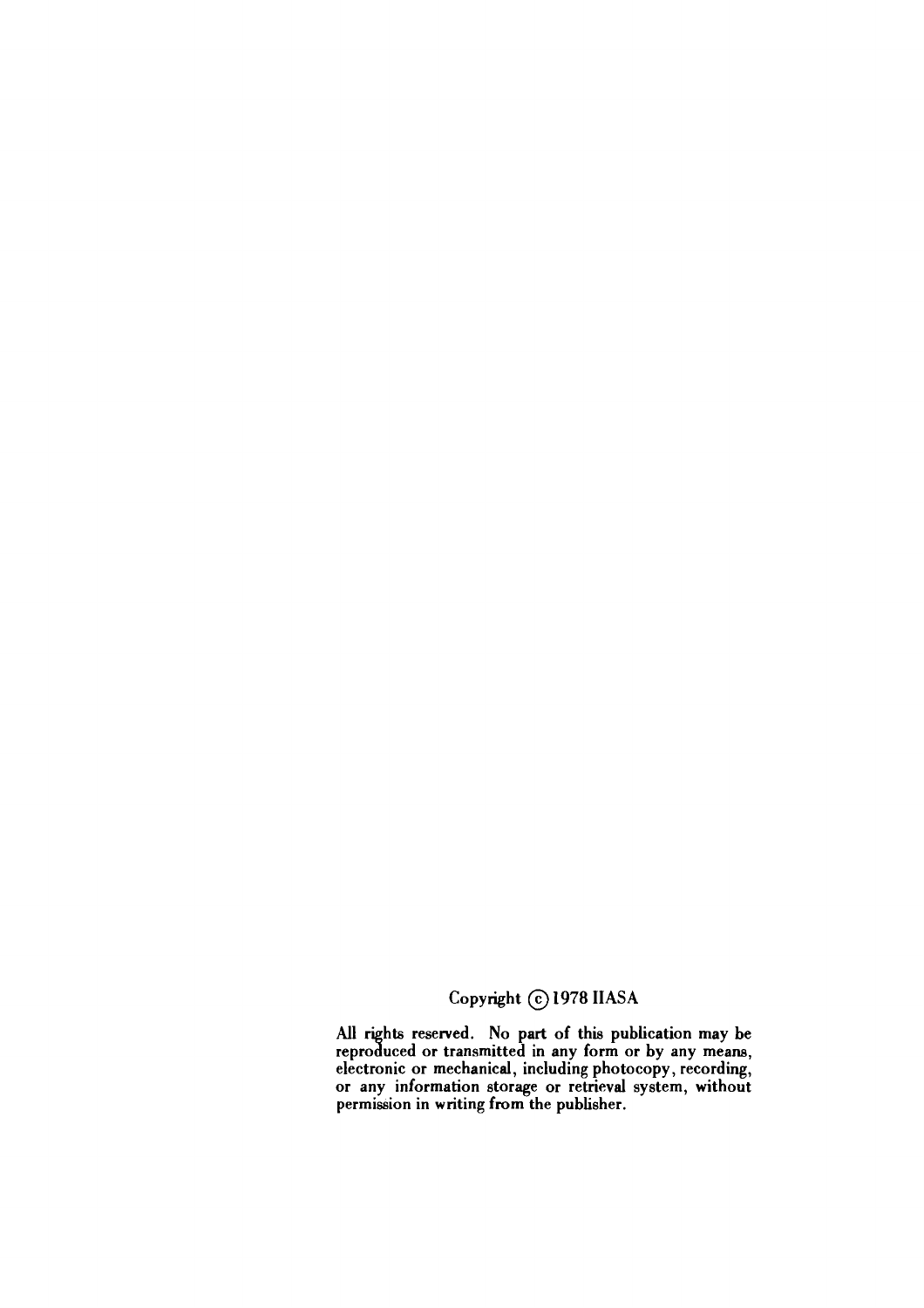# **PREFACE**

The pollution of thc aquatic environmcmt by sediments, nutrients, and pesticides is one of the unfavorable impacts of agricultural activity. These kinds of pollution are very complex phenomena in themselves but become even more complicated because they are very often interrelated and all are based on rather complex hydrological and hydrogeological processes. It is obvious that the systems approach is the best tool for assessing pollution from agricultural land (non-point-source pollution) and for quantifying its changes under various alternative agricultural management practices.

A large, qualified group of experts is now tackling this problem in the United States under the U.S. Department of Agriculture, Science, and Education Administration-Agricultural Research. The ultimate goal of this group is to develop a system of mathematical models dealing with non-point-source pollution at the field level. This corresponds to one of the objectives of the IIASA task on "Environmental Problems of Agriculture"  $[1]$ .

Dr. Walter Knisel, a coordinater of this US group, was invited by IIASA to participate in the planning workshop held at IIASA June 27-30, Later he was nominated by USDA-SEA-AR to liaise between USDA-SEA-AR and IIASA. The following paper was presented and discussed at the aforementioned workshop and reflects the US basis for our cooperation.

> Gennady Golubev Task Leader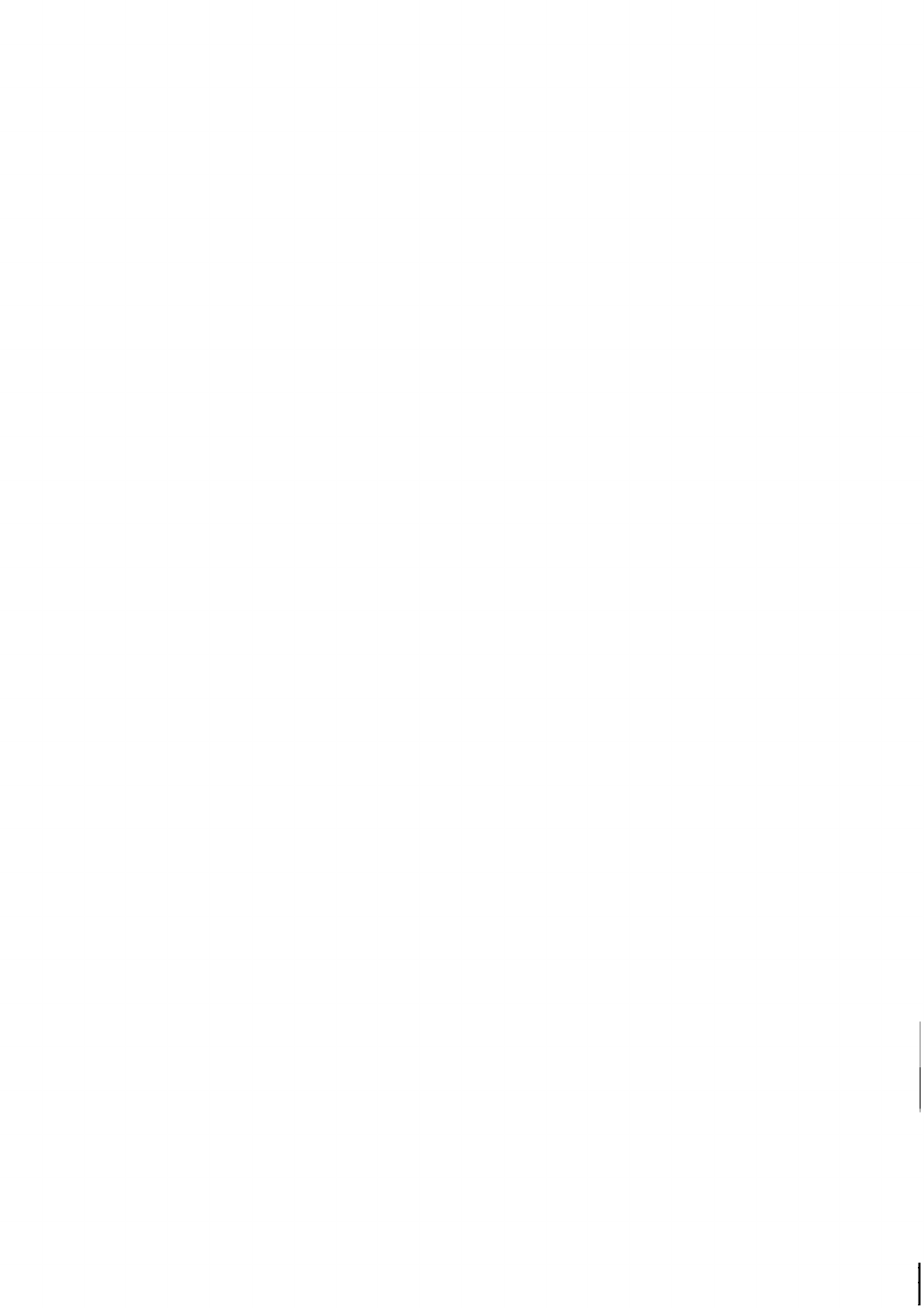# **SUMMARY**

The approach of the US working group to the development of a hicrarchy of mathematical models dealing with non-point-source pollution at the field level is described. The objective of the group is to usc this system of models for assessing non-point-source pollution, quantifying responses from alternative management practices, and evaluating thc bcst ones. Each model should be simple, but physically based. The following phenomena are described consecutively, with discussions of approaches to their modeling: surface and subsurface flow, deep percolation, erosion, sediment transport, and dissolved and adsorbed chemical output due to use of fertilizers and pesticides. The system is not considered to be an end in itself, but a first step towards the development of user-oriented comprehensive models.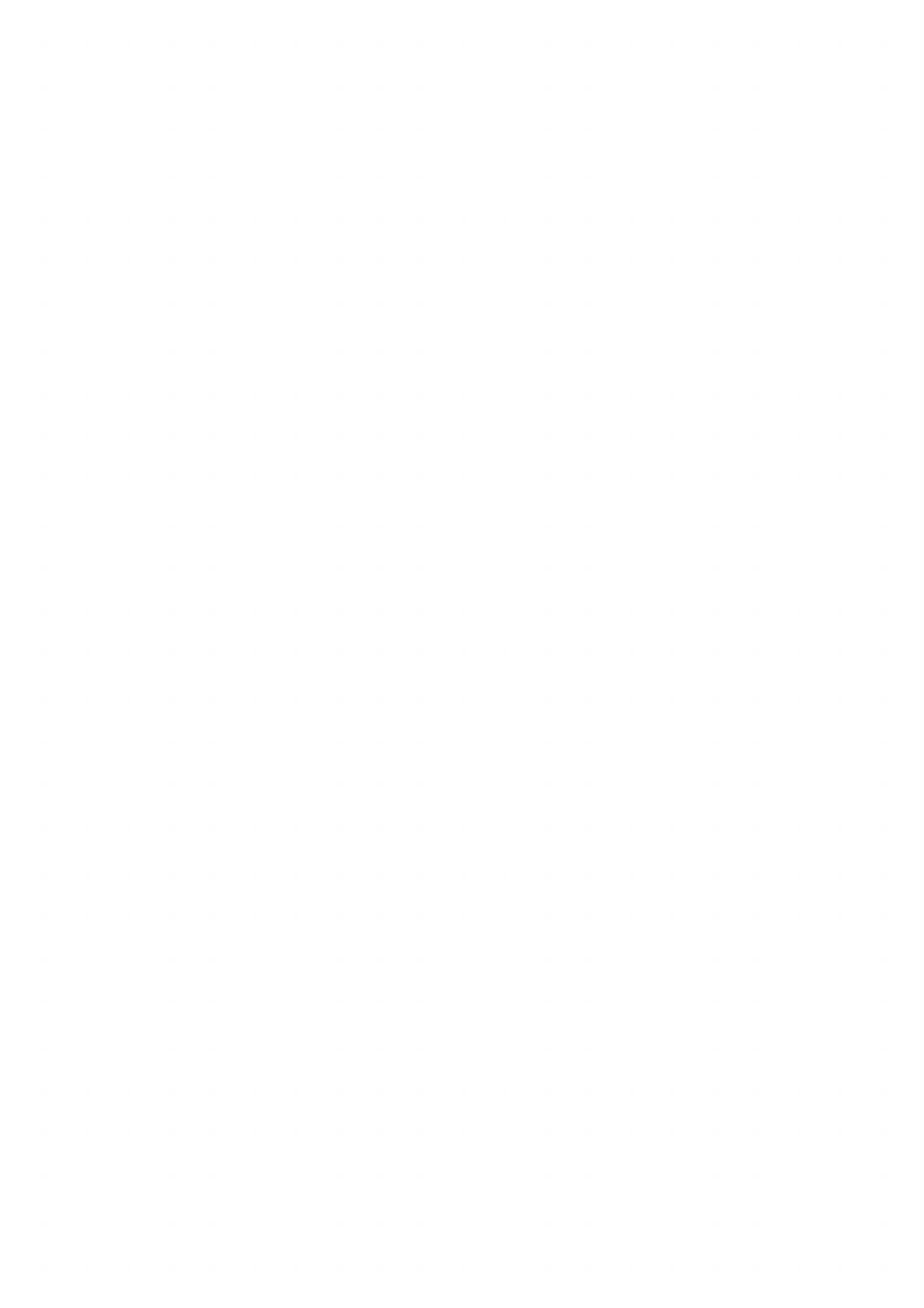# **CONTENTS**

| Introduction                           |    |
|----------------------------------------|----|
| Hydrologic Component                   |    |
| <b>Erosion/Sedimentation Component</b> |    |
| <b>Chemical Component</b>              | 10 |
| <b>Future Considerations</b>           | 14 |
| References                             | 14 |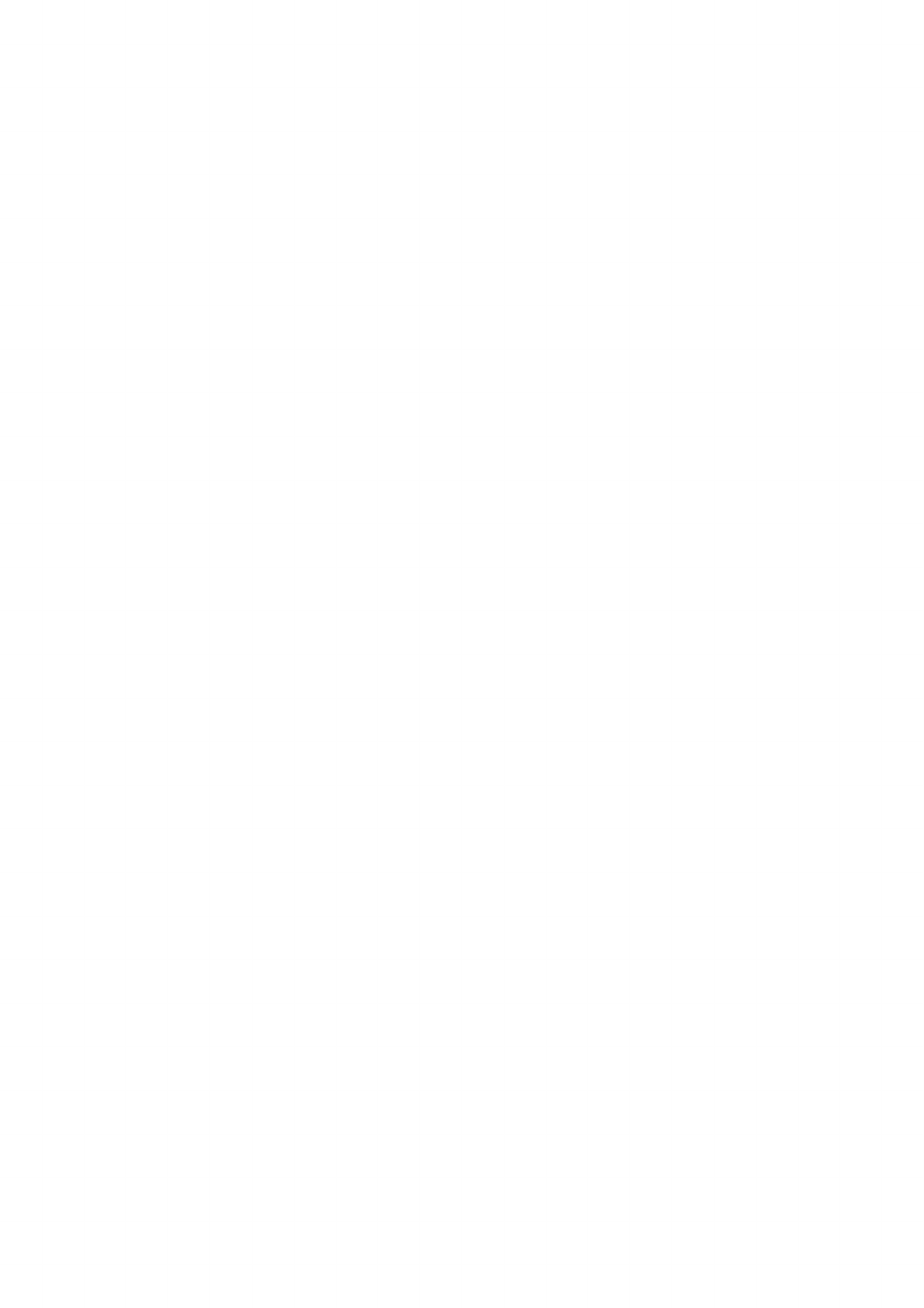## A System of Models for Evaluating Non-Point-Source Pollution--An Overview

#### INTRODUCTION

The U.S. Department of Agriculture, Science and Education Administration--Agricultural Research (USDA-SEA-AR) has begun a national research project to develop systems for evaluating nonpoint-source pollution. Emphasis is being placed on field-scale systems, since management practices will be designed and evaluated on a farm basis. Longer-term efforts are being organized to consider watersheds and basins. Approximately 50 scientists are participating in the overall project. In 1978, state-ofthe-art models are being assembled and tested for applicability. This overview describes the current year's efforts and presents some of the problems and approaches that must be considered in the system development.

The principal objective of the project is to develop a hierarchy of mathematical models for use at a field level to (1) assess non-point-source pollution, (2) quantify responses from alternative management practices, and **(3)** evaluate best management practices. Either existing models or some modifications thereof will be assembled for agency use. The models must be simple, physically based, and capable of simulating surface and subsurface flow, deep percolation, erosion, sediment transport, and dissolved and adsorbed chemical output from fields under different management practices. The system is shown schematically in Figure **1.** Precipitation, radiation, and temperature are the driving forces of the watershed system, together with man's management of the system through land use, cultural practices, and the use of chemicals. Output from the system includes surface runoff, which results in erosion and sediment transport and the associated dissolved and adsorbed chemicals. Some infiltrated water may become subsurface flow and/or percolation, both of which may carry dissolved chemicals. Evapotranspiration is shown as an output since it affects the uptake of chemicals by the plants.

# HYDROLOGIC COMPONENT

The hydrologic component must be capable of representing a wide range of conditions across the Land Resource Areas (LRA) of<br>the nation. The various flow regimes are shown in Figure 2. The the nation. The various flow regimes are shown in Figure 2. schematic shows relative magnitudes of rainfall, snow, evapotranspiration, surface runoff, subsurface flow, and deep percolation for selected regiohs of the United States. Although the width of bars for each component is scaled to indicate maqnitude, the figure is somewhat generalized to represent the varied conditions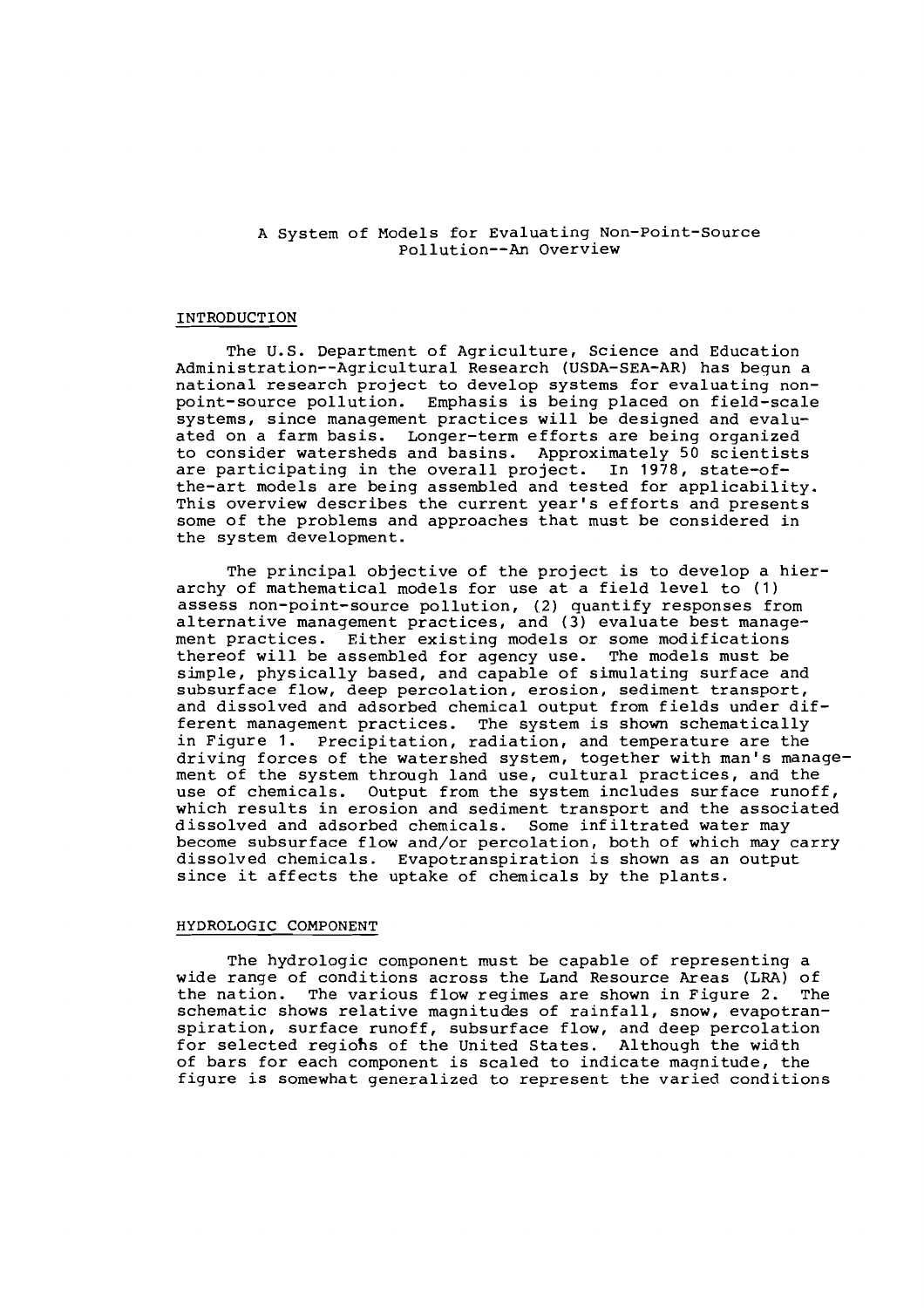

Figure 1. Flow chart of system for evaluating non-point-source pollution.



Schematic representation of water balance for selected locations Figure 2. in the United States.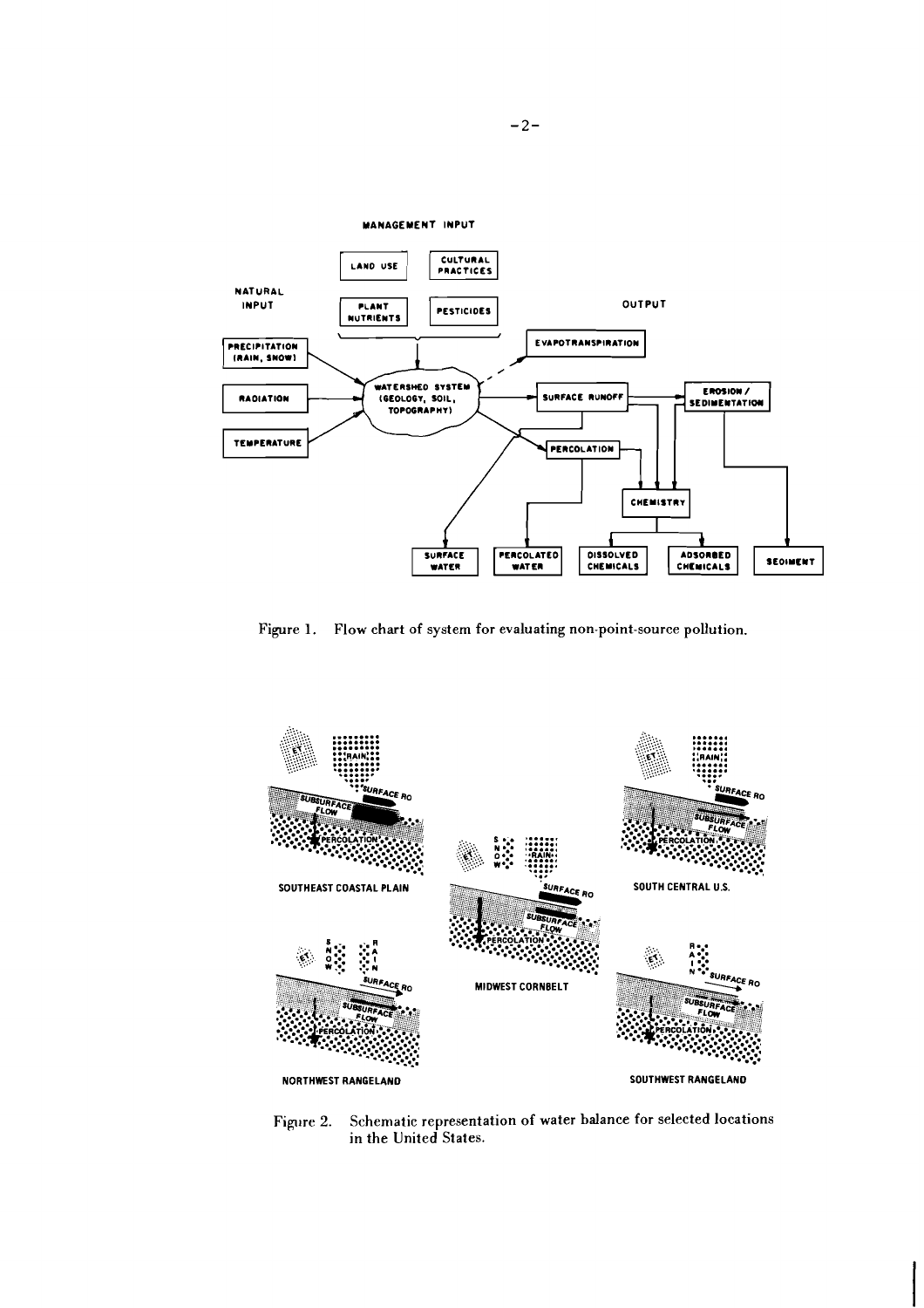that models must handle. Also, the various hydrologic components indicate the relative potential for erosion, dissolved chemicals, and adsorbed chemicals. For example, the potential for dissolved chemicals in the subsurface flow is greater in the Southeast Coastal Plain than in the South Central United States because the subsurface component is larger, even though rainfall amounts are not vastly different.

Models for evaluating non-point-source pollution must be capable of differentiating between such conservation practices as contour tillage, strip cropping, inpoundment-type terraces, and no-till cropping systems. This is obviously not an all-inclusive list, but to some extent it indicates the importance of such practices, particularly as they affect erosion potential, plant nutrient runoff, and the wide range of pesticides that might be used. For example, no-till corn is recommended in many parts o: For example, no-till corn is recommended in many parts of the United States, especially because of its lower energy require-<br>ment. Such practices may have conflicting consequences. In Such practices may have conflicting consequences. In monto been presenced may make continuous condequenced. In crop residues. This often results in heavy insect carryover, and a wide range of insecticides may be needed for adequate control. The crop residue reduces raindrop impact and splash erosion. However, dense residue will also reduce evaporation from the soil surface and, depending upon the temporal distribution of rainfall,<br>surface runoff may be greater than from conventional tillage. In surface runoff may be greater than from conventional tillage. the Southeast, no-till corn is often planted in fescue grass sod killed with a herbicide such as paraquat, which increases the pollution potential from the herbicide.

The most significant potential for non-point-source pollution in the United States is in the intensively farmed areas of the Southeast, Midwest, and Great Plains. There are also pollution problems in the rangelands of the Western United States. Sediment is the biggest pollutant but plant nutrients and herbicides also cause concern. Range management practices must be con-<br>sidered in the systems to estimate non-point-source pollution.

Two methods are being evaluated for predicting runoff from field areas. One is the USDA Soil Conservation Service (SCS) curve number system [2] as adapted by Williams and LaSeur [3]. The system relates runoff to total storm rainfall with a family of curves dependent upon hydrologic soil group, antecedent soil moisture, land use, and practice. Figure 3 shows the rainfall/ runoff relationship. The inset diagram shows the relationship between the initial abstraction of rainfall and the infiltration curve superimposed on the rainfall histogram. The inset figure is merely for definition. It does not indicate that storm dura-<br>tion or intensity is used in determining runoff volume. Initial tion or intensity is used in determining runoff volume. abstraction is considered as a constant proportion of total soil water storage irrespective of duration and intensity of rainfall. The curve number method is simple to apply.

The second method is an alternative approach developed by Smith [41. The concept, shown in Figure 4, considers the initial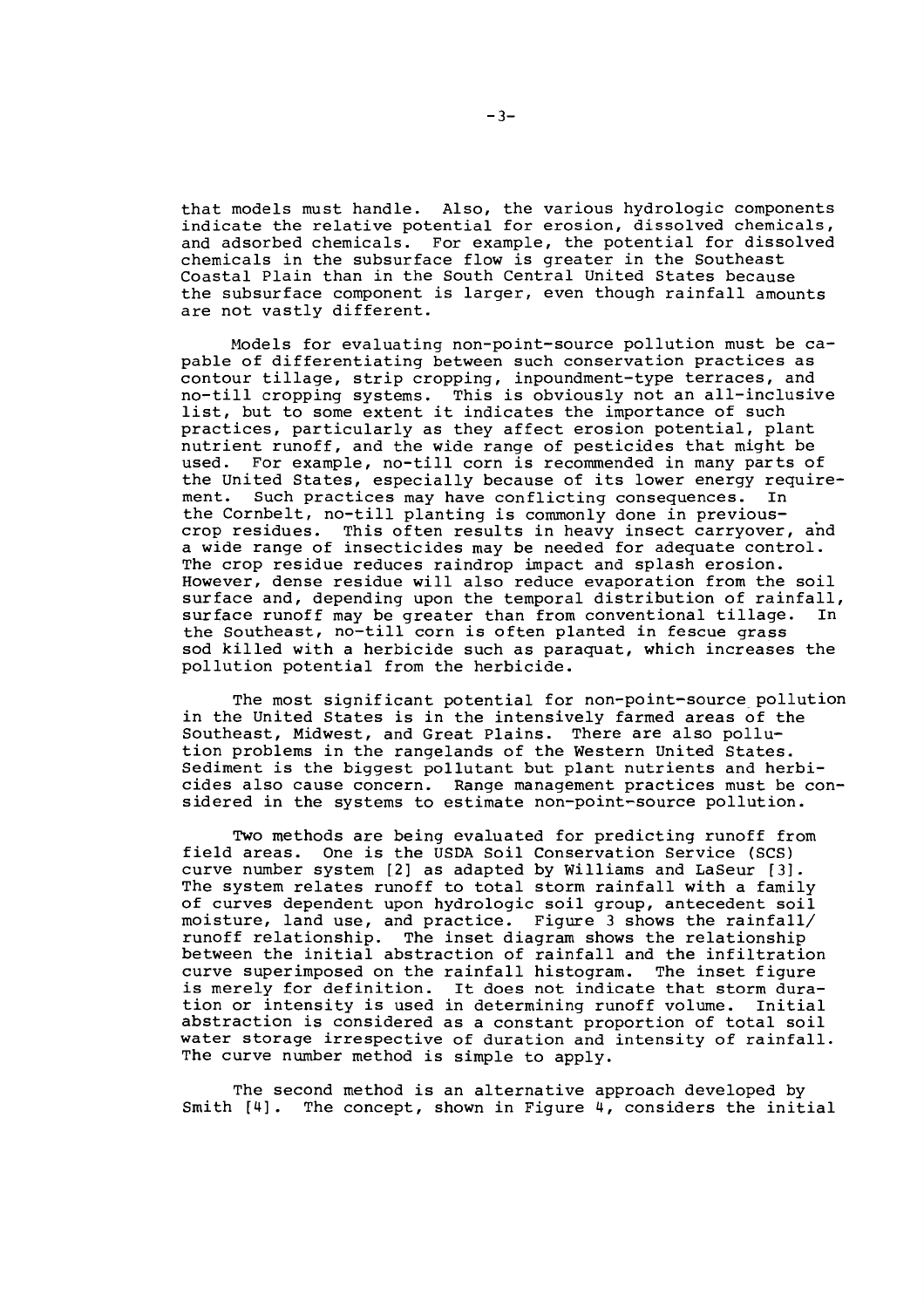

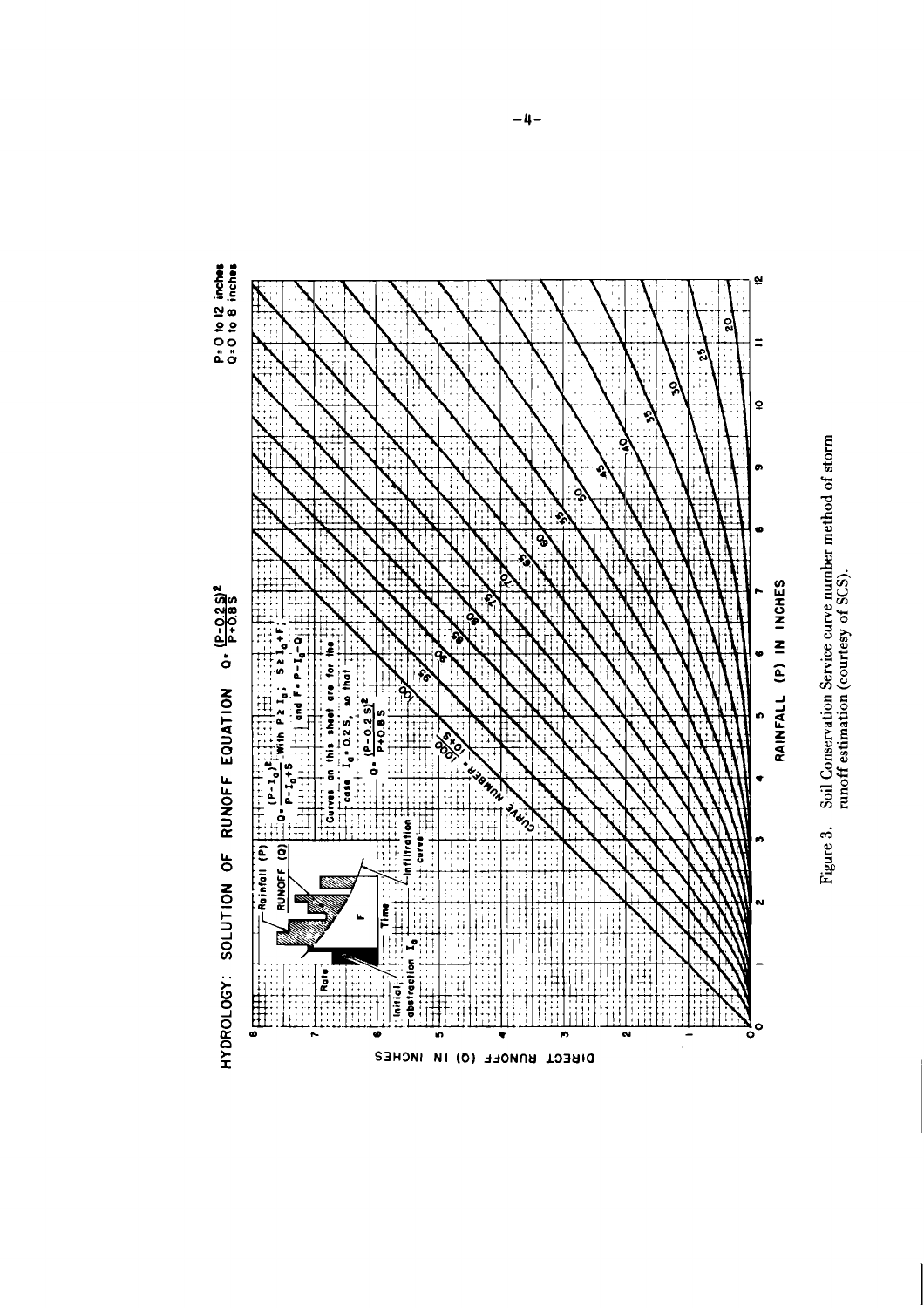



**Source: [4]** 

abstraction of rainfall based on soil water deficit and rainfall intensity. In Figure 4, r is rainfall rate, f is infiltration rate, t is time,  $\tilde{P}$  is total rainfall,  $F_{D}$  is infiltration to time of ponding,  $F'$  is infiltration after time of ponding, and  $F$  is total rainfall infiltrated during the storm. When rainfall intotal rainfall infiltrated during the storm. tensity exceeds the infiltration rate of the soil, runoff begins. Runoff is determined as the accumulation of rainfall excess, i.e., intensity greater than the hydraulic conductivity. By using breakpoint rainfall data, Smith's model responds to different storm intensities and durations.

Runoff volumes are estimated by the two models, but hydro-<br>is are not being generated in this initial effort. Peak rate graphs are not being generated in this initial effort. values of runoff are needed for the erosion/sedimentation component, as will be discussed later. A method is being developed to estimate peak rate from 15-minute excess rainfall intensity. Conservation practices will affect peak rates more than runoff volume. For example, a terrace system on a field will produce a significantly lower peak rate than an unterraced field. If the runoff volume is the same, this will result in different runoff durations and, ultimately, different hydrograph shapes.

A considerable number of research watersheds in 8 Land Resource Regions (LRR) and 13 LRAs of the United States have been selected for the initial testing of the systems developed to determine their accuracy and applicability. (One LRR may contain between 3 and 22 LRAs.) The watershed locations are shown in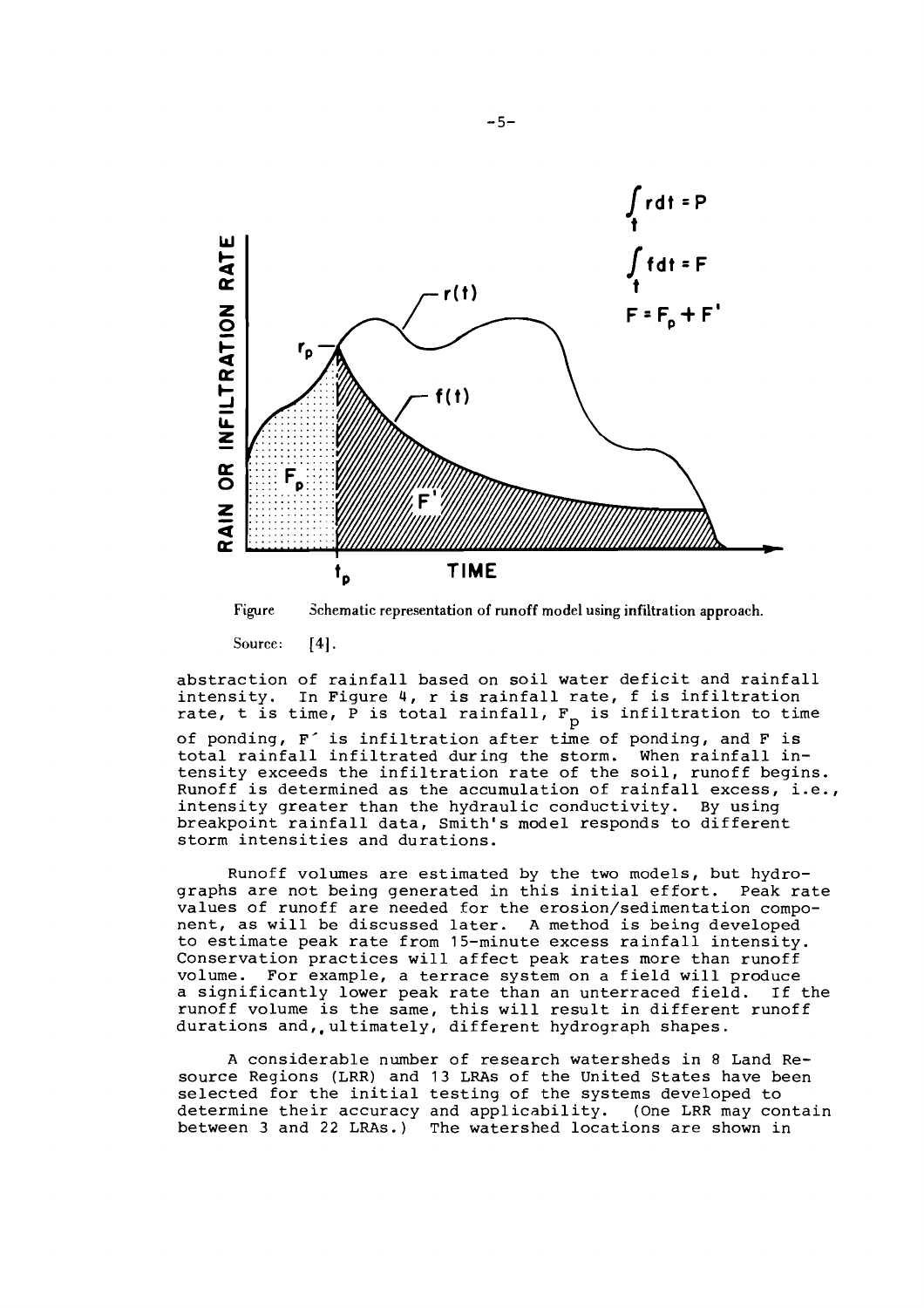Figure 5. Hydrologic data are available on all watersheds, but sediment data are available for about two thirds only, and chemical data for about one third of the watersheds. The testing of the model for wide-scale applicability with these limited data is minimal, but more extensive testing is planned.

The two hydrologic models are being statistically evaluated for the selected watersheds to determine which model's behavior conforms more closely to observed runoff in the different LRAs. The testing also will provide an indication of the expected ac- curacy of estimates.

Evapotranspiration is estimated by the Leaf Area Index (LAI) method [5]. Evapotranspiration controls soil moisture, which in turn affects the transformation of chemicals in the soil and their<br>uptake by plants. The hydrologic component also contains a snowmelt routine given by Stewart et al. [6]. The hydrologic component is structured such that the evapotranspiration and snowmelt routines can be replaced as improvements are developed.



Figure 5. Land Resource Region map of the United States showing locations of research watersheds selected for model testing.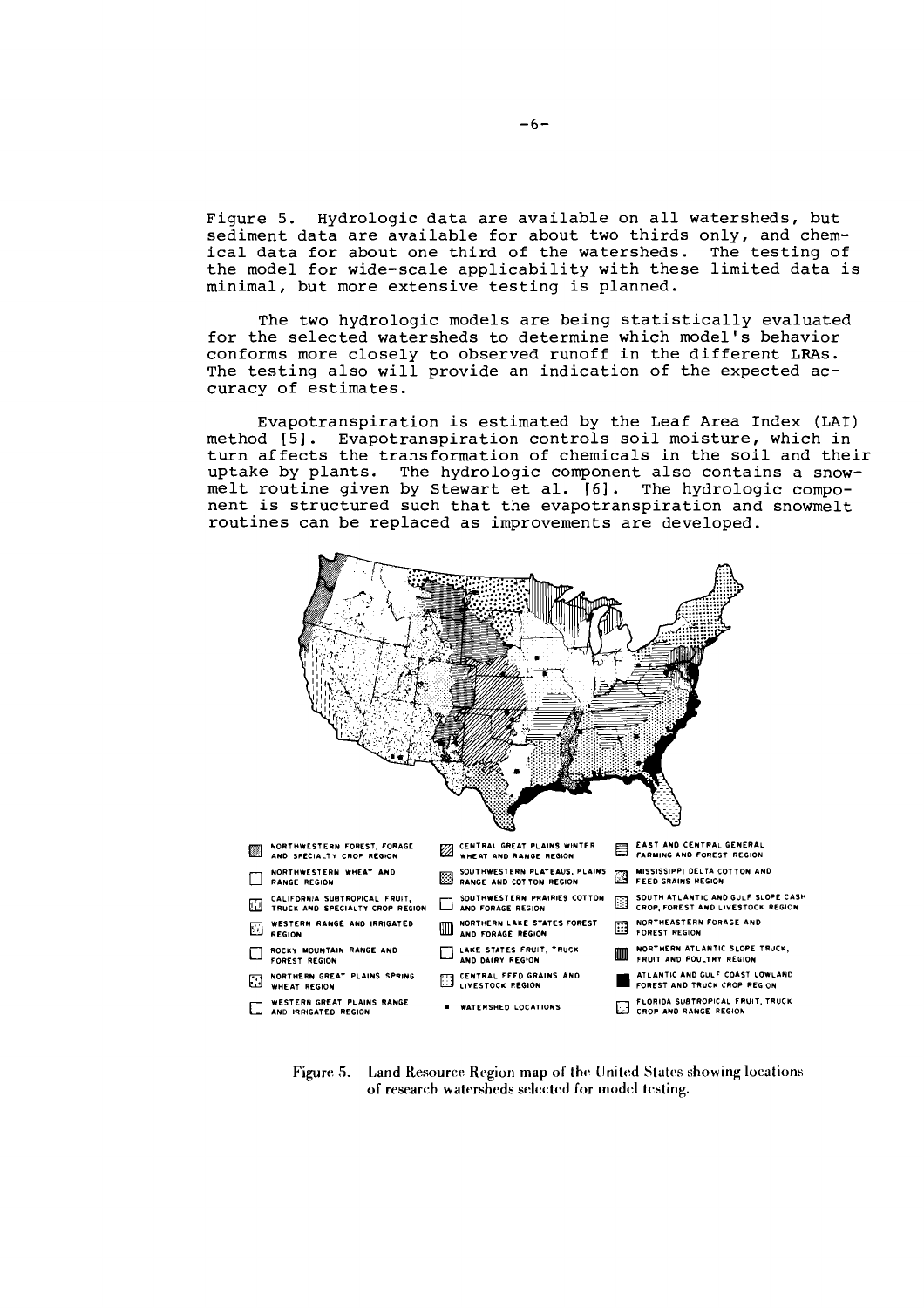#### EROSION/SEDIMENTATION COMPONENT

Principles of the erosion/sedimentation component are shown in Figure 6 **[7].** Raindrop impact detaches soil particles, and the overland flow carries them into some concentrated flow. Concentration of runoff may result in rilling. With continued development of rills, the sediment load may exceed the transport capacity of the water and settle, or, if the transport capacity is greater than the sediment load, gullying may occur.



**Figure 6. Schematic representation of erosion and sediment transport processes.** 

**Source:** *[7].* 

The Universal Soil Loss Equation (USLE) was developed to predict average annual soil loss for different soils, climate, produce divertige annual soft foss for ufficient softs, cfinate,<br>slope, cover, and practices [8]. The well-known USLE is expressed<br>as:

$$
A = RKLSCP \tag{1}
$$

where A is average annual soil loss, R is rainfall energy, K is the soil erodibility, L is slope length, S is slope percent, C is cover, and **P** is the management practice. The USLE was not developed to predict storm erosion, which is necessary for predicting chemical transport. However, it contains terms that consider management practices, which are essential for the systems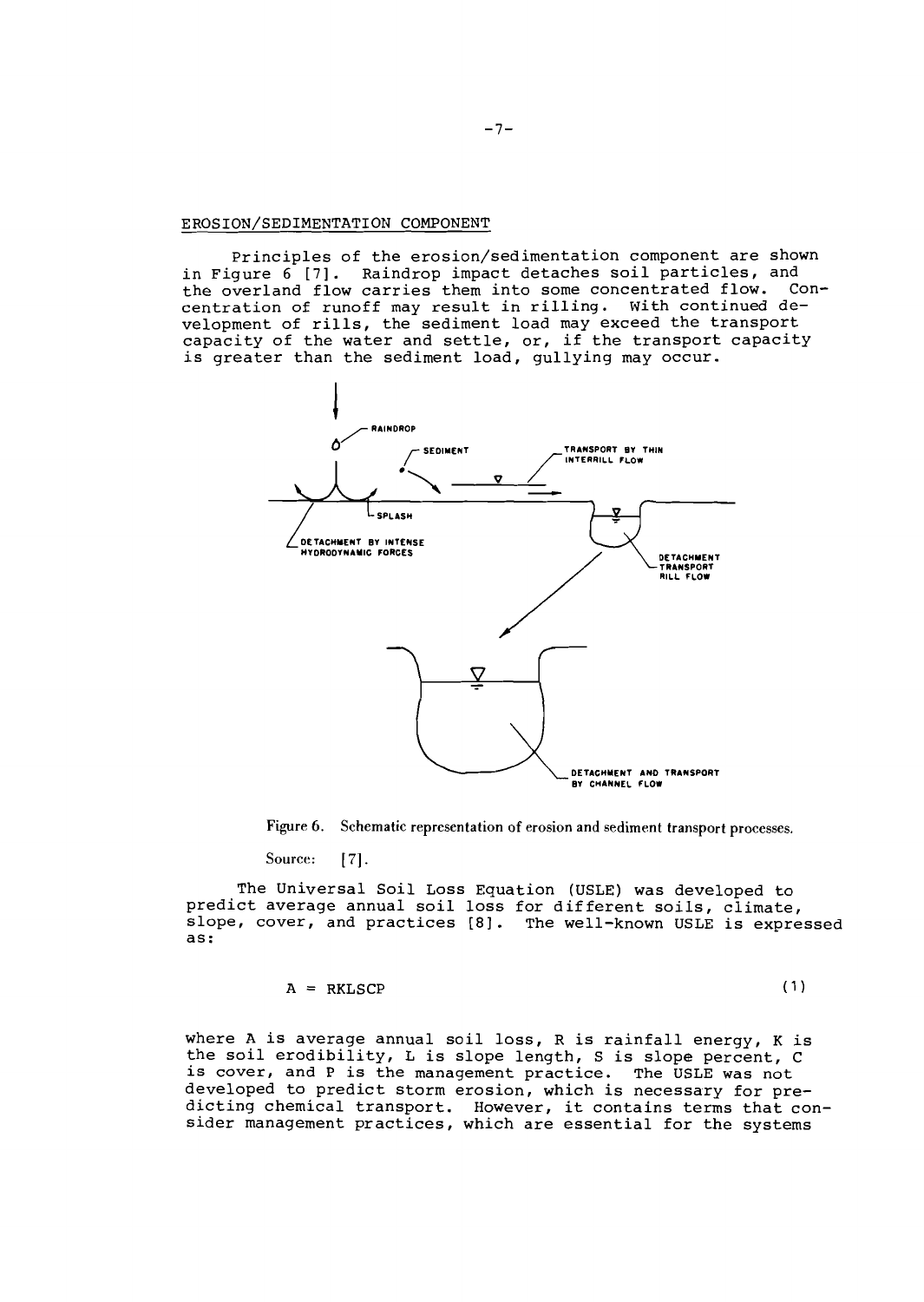being developed. Foster et al. [9] and Williams [lo] have modified the USLE for application on a storm event basis. Foster's modification is given as

$$
E = (aR + bQq^{C})KLSCP
$$
 (2)

where E is storm erosion; Q is runoff volume; q is peak rate of runoff; a, b, and c are coefficients; and the other terms are the same as in Equation (1). Foster's modification contains the rainfall detachment potential, aR, and a transport potential, bQqC. Williams' modification is expressed as

$$
E = a (Qq)^{b} KLSCP
$$
 (3)

where a and b are coefficients and the remaining terms are the same as above. In Equation (3), the detachment and transport capacity is expressed by the product of runoff volume and peak runoff rate. These two modifications are being assessed against watershed data to determine their relative accuracy.

In estimating average annual erosion, as with the USLE, the system is considerably smoothed. However, a number of problems must be considered when estimating storm erosion, particularly in relation to adsorbed chemicals. For example, equivalent slope length and steepness for complex slopes is sufficient for estimating annual erosion, but erosion/deposition is important on a storm event basis for estimating chemical transport. Slope shape has a pronounced effect, as shown in Figure **7.** Relative sediment yields for the various slope shapes indicate the compounding nature of complex slopes. Sediment yield for a concave slope decreases for slope lengths greater than about 80 m because of deposition in the flatter portions, as shown in the upper part of Figure **7.** These effects must be considered in the erosion/ sedimentation model.

Interterrace erosion, with deposition in the terrace channel, is another problem that must be treated with the erosion/sedimentation model. Terraces effectively control erosion by breaking the slope length. There is erosion between the terraces, and varying amounts of material are deposited from the channel flow, depending upon particle size, terrace gradient, and flow retardation of the channel cover. **A** similar problem that needs evalua-tion is the further transport of sediment into and through the grassed terrace outlet. Grassed waterways are sometimes recommended for stabilizing concentrated watercourses in Fields where natural overland drainage is a problem. Sediment deposition in the grassed waterway must be treated with the erosion model. Not only is there concern about the deposition of sediment in transit, but consideration must be given to grassed waterway maintenance, overflow, and meandering.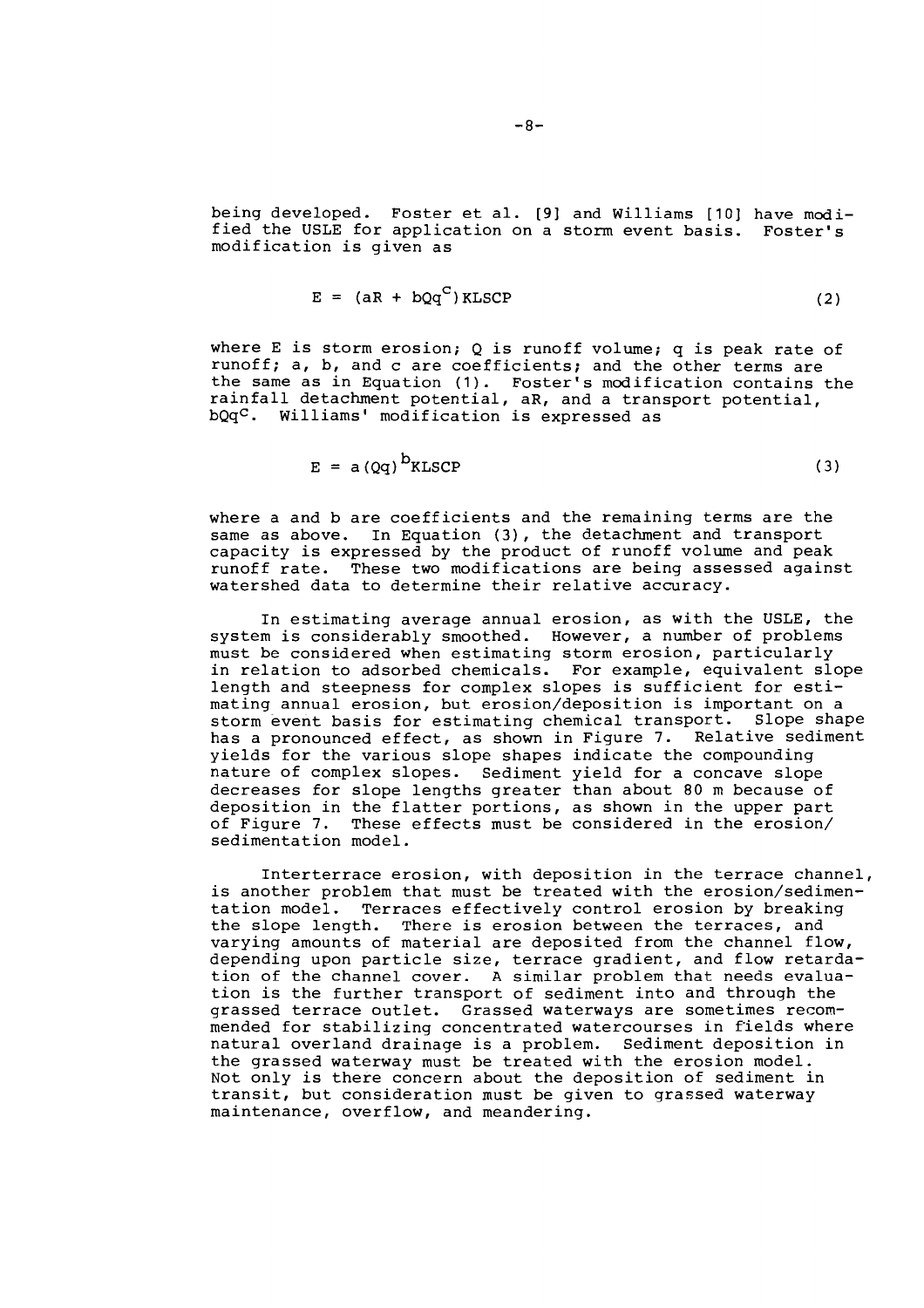![](_page_18_Figure_0.jpeg)

**Figure 7. Relation between slope shape and sediment yield for overland flow.** 

**After: [ll]** 

Gully erosion and head-cut migration require special treat-<br>ment. Gullies are often the critical source of sediment, both Gullies are often the critical source of sediment, both in cropland and in rangeland where abandoned or retired cropland has been planted with grass. Eroded material from the gullies is the principal pollutant, since plant nutrients and pesticides are not generally applied. For the purpose of estimating nonpoint-source pollution some type of sediment "accounting" may be necessary to distinguish between sources. In short-term fieldscale modeling, attention is not being given to gullies, but they must be included in longer-term more comprehensive models.

Sediment particle size is important in adsorbed chemical transport. Even if a relatively large amount of material were eroded from a field, if most of the particles were silt- and sand-grain-sized, the potential for adsorbed chemical transport would be low. Conversely, if most of the eroded material were clay-sized, the potential chemical movement would be relatively high. An equally important consideration is aggregate transport. Aggregates are made up of individual soil particles, but do not move or settle as equivalent single-grain particles. This is a problem for two reasons: sample collection, and sample processing in laboratories. Only total load samplers and/or bedload samplers can include aggregates in the sample. Pump samplers and integrating samplers generally do not have intakes large enough to collect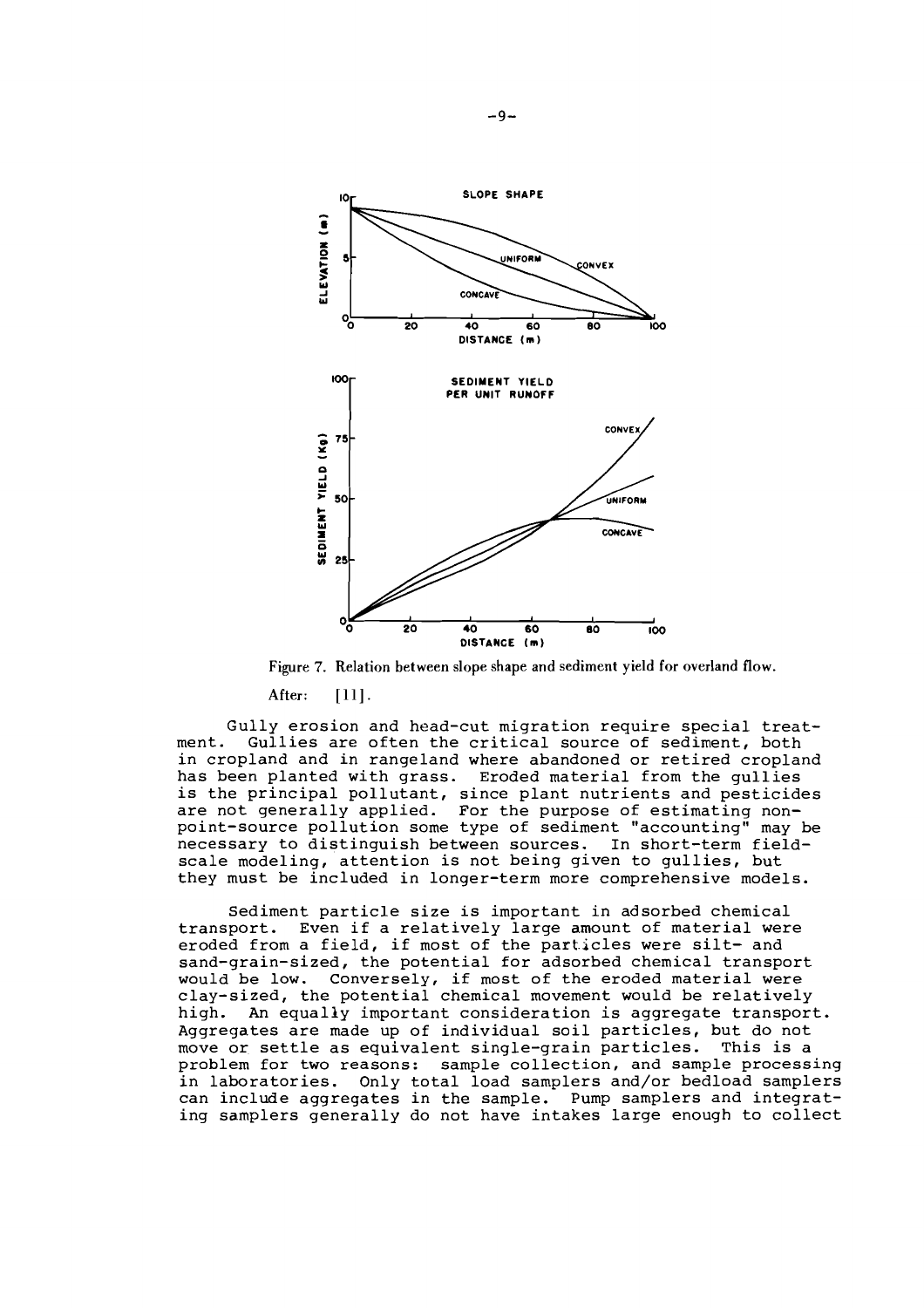aggregates. Even when samples containing aggregates are collected, the normal laboratory procedure completely destroys the aggregates, and particle-size analysis reflects only the single-grain material that makes up the aggregates. The potential for adsorbed chemical transport is relatively high for aggregates. Particlesize routing routines are being incorporated into the erosion<br>model. Relative success in particle-size routing in river ba Relative success in particle-size routing in river basins has been attained by Li et al. **[12].** However, the smoothing effect of basin scale may be a simpler process to model than that of field-scale areas. Particle-size distributions for four Cornbelt soils are shown in Figure 8. The relative importance of the sediment for chemical transport can be seen be the relative percentages of clay for each soil.

![](_page_19_Figure_1.jpeg)

**Figure 8. Sediment particle-sizr distribution for four soils in Iowa (courtesy of J.M. Laflen. USDA-SEA-AR. Ames. Iowa).** 

# CHEMICAL COMPONENT

Chemical transport is highly complicated because larqe numbers of different compounds which have different degradation characteristics, adsorption characteristics, solution components, methods of application, mechanism of transport, volatilization,<br>and frequency of application are used. The nitrogen and phosphorus and frequency of application are used. The nitrogen and phosphorus cycles in agriculture are very complex [6]. The continuous nitricycles in agriculture are very complex [6]. **fication/denitrification** process constantly changes the form of nitrogen. Nitrogen leaves the field in surface runoff with organic matter. Also, if subsurface flow and percolation are significant, considerable amounts of nitrate can be leached. Most of the nitrogen input is in the form of commercial fertilizers and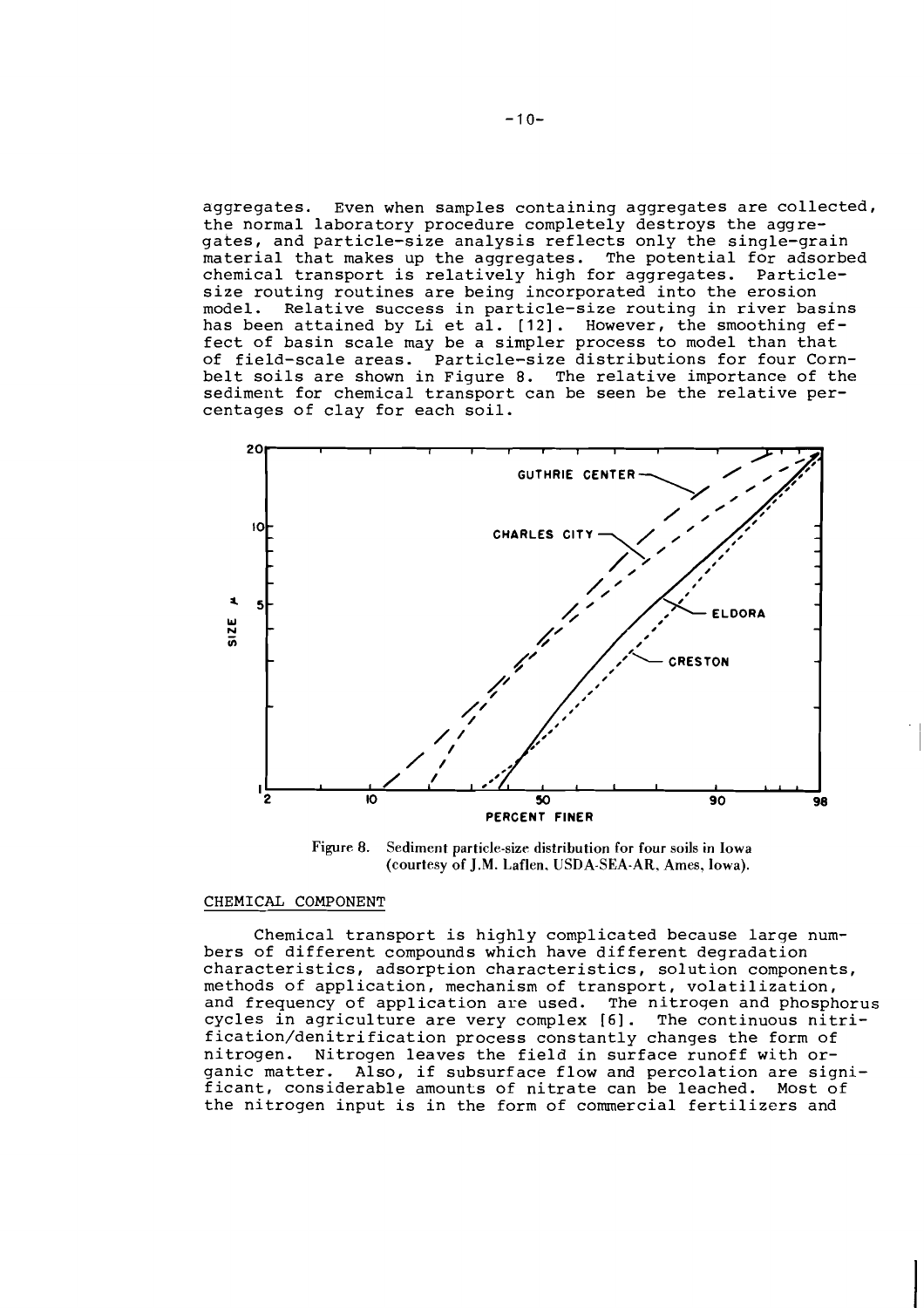animal waste, but natural input from rainfall may be significant and must be considered in evaluating non-point-source pollution. The largest portion of nitrogen is taken up by plants and removed from the field by harvest, or partially removed by harvest and partially returned to the soil as crop residue. Accounting for the various forms and compartments is important in simulation of nitrogen loss. The present modeling efforts will attempt to simplify the nitrogen cycle. Uptake by plants will be related to evapotranspiration. Mineralization will be approximated by an exponential function of time, soil water, and temperature. Accounting procedures will be used to estimate nitrate available in the root zone, and percolation estimated in the hydrology component will be used to estimate nitrate leached. from a field in surface runoff will be estimated as a product of<br>the soluble nitrogen and an extraction coefficient. Also, an the soluble nitrogen and an extraction coefficient. accounting will be necessary to estimate the nitrogen transmitted to the soil profile by infiltration.

Phosphorus is transported primarily as material adsorbed on soil particles in erosion and sediment transport. Soluble phos-<br>phorus in runoff is estimated by an extraction coefficient. Conphorus in runoff is estimated by an extraction coefficient. siderable amounts of orthophosphate phosphorus have been observed in watersheds with high concentrations of dairy animals [13]. In some instances, this may approach point-source pollution.

The complex nutrient cycles must be simplified to provide workable models that users will accept. A simplified nutrient pollution flowchart is shown in Figure 9. The various segments

![](_page_20_Figure_3.jpeg)

**Figure 9. Nutrient pollution flow chart.** 

**Source: [14].**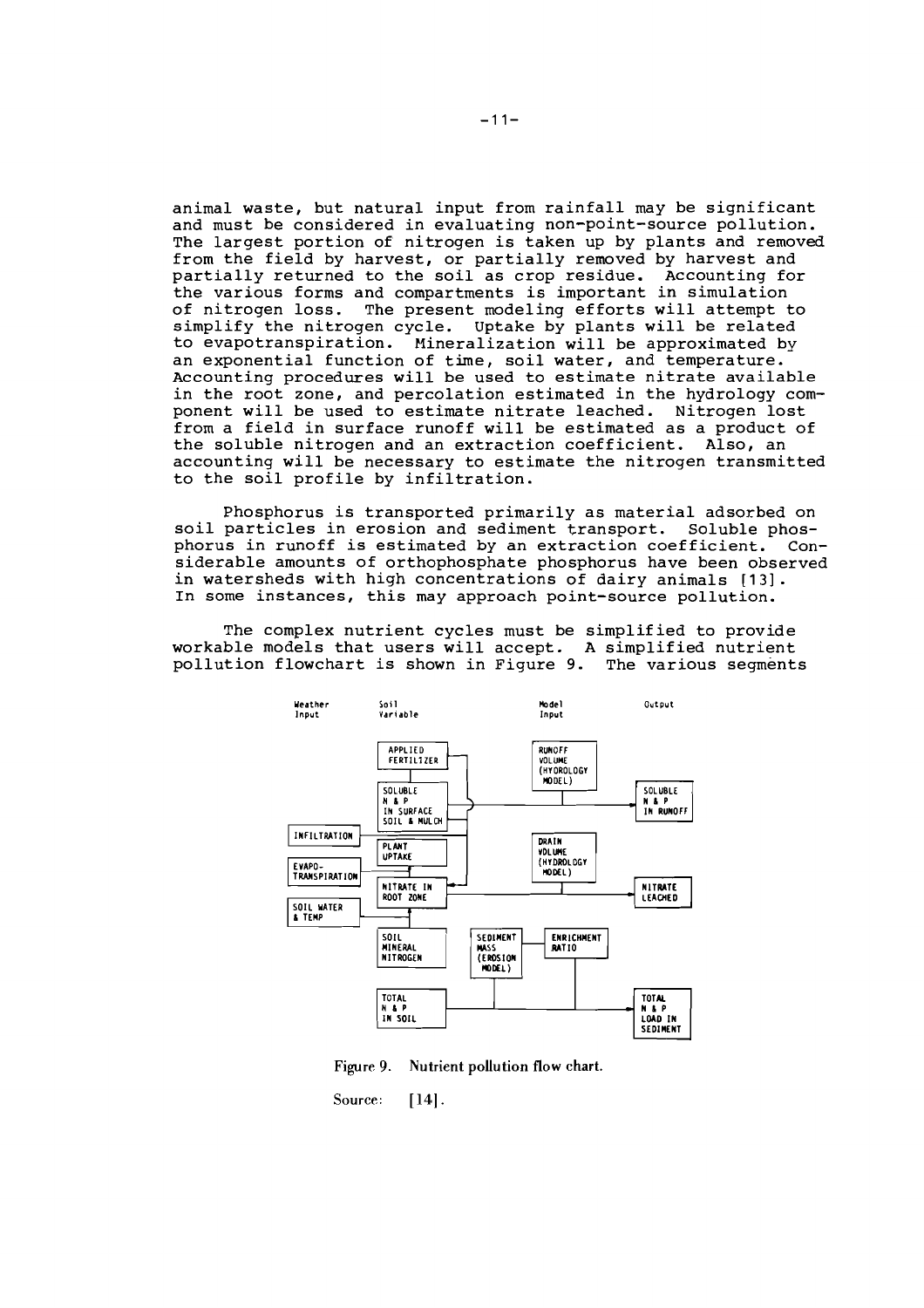will require estimates of partitioning coefficients and enrichment ratios. Several difficulties arise in model verification. For example, some research locations analyze runoff water samples for nitrate only; others look at total nitrogen; soil nitrogen concentrations are not determined. Such fragmented information makes it difficult to obtain sufficient total data for testing model concepts.

Non-point-source pollution from pesticides is very complex because there are thousands of different chemical compounds used and thousands of formulations. Each compound has a different half-life, persistence in soil, chemical types, and mode of transport. Stewart et al. classified herbicides into thirteen different chemical types, and insecticides and miticides into seven [15]. However, the chemical type does not determine the principal means of transport, i.e., soil or water fraction, and thus the partitioning coefficients are different for each pesticide. Figure 10 suggests some of the problems encountered and coefficients needed in modeling pesticide transport.

The method of application is also an important consideration. Pesticides may be applied as spray on bare soil or on a crop canopy. When applied to the canopy, some fraction of the pesticide is intercepted by the foliage or by residue on the soil surface, and some fraction reaches the soil surface. The degradation of the chemical on the soil will be different from that on the fo-<br>liage. When it rains, a portion of the foliar material will be When it rains, a portion of the foliar material will be washed off the plants onto the soil, which changes the concentration at the soil surface when runoff begins. Some pesticides are incorporated into a finite depth of soil with various equipment, resulting in different mixing conditions. Incorporated pesticides are not photodegraded, but high soil-water content and high surface temperatures may result in large volatilization losses. Chemicals applied by spray are subject to drift and volatilization, especially if applied from aircraft, and that portion reaching the target is difficult to estimate.

The partitioning of chemicals into dissolved and adsorbed portions is also a problem in modeling. In the earlier discussion of erosion/sedimentation, it was mentioned that sediment particle size is important. Particle size tells only part of the story; mineralogy of the clay fraction must also be known to estimate chemical adsorption. Soil surface condition at the time of chemical application and rainfall is very significant in movement of the chemicals into the soil profile and in estimating chemical concentration in the soil at the active water/erosion interface. Bulk density varies with soil type and with water content for the same soil. Tillage changes bulk density radically and sud-<br>denly. It is virtually impossible to identify and accurately It is virtually impossible to identify and accurately describe all the conditions and parameters affecting chemical transport. The processes must be simplified considerably to achieve a useful model for chemical transport.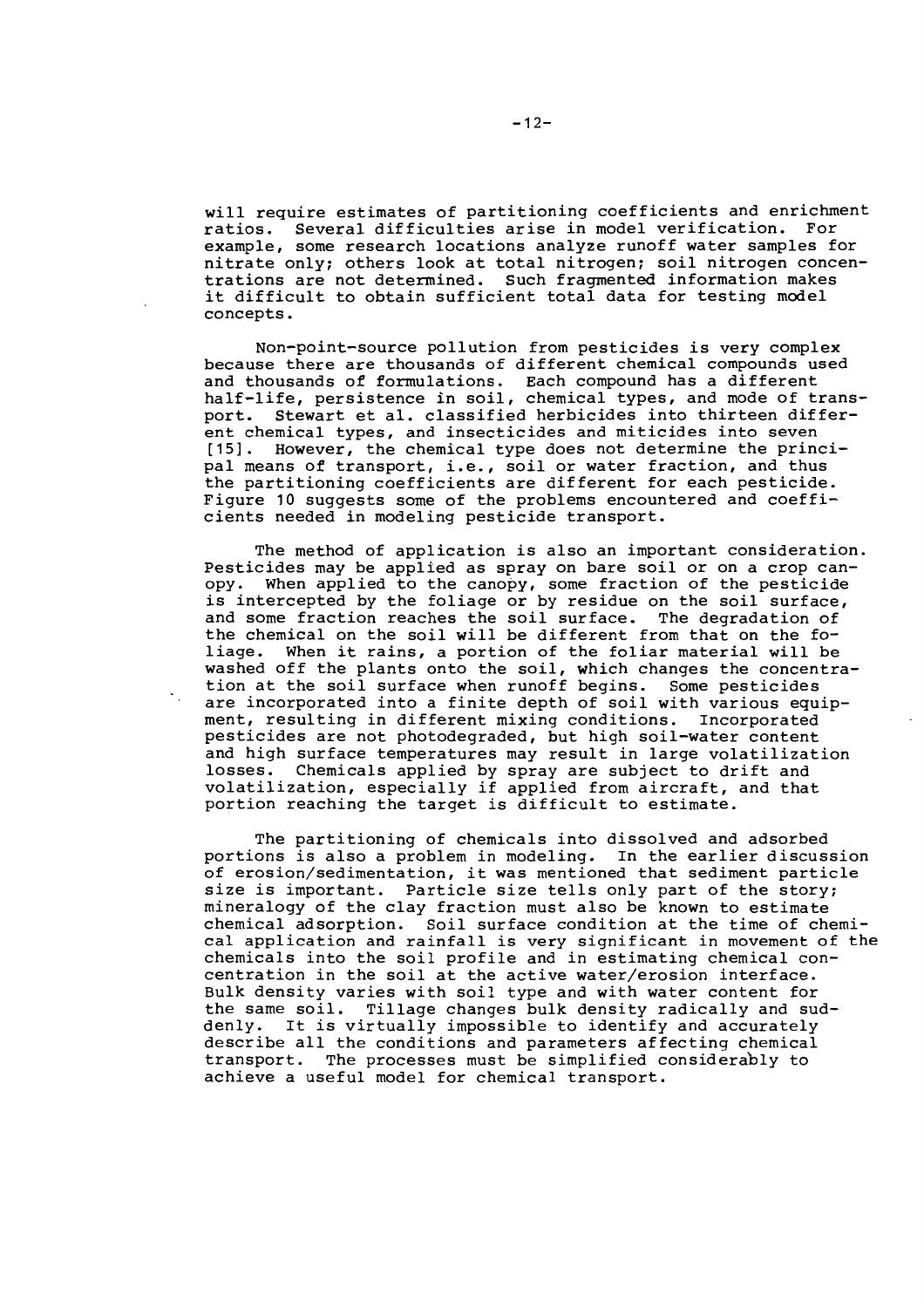![](_page_22_Figure_0.jpeg)

![](_page_22_Figure_1.jpeg)

Source:

 $[16].$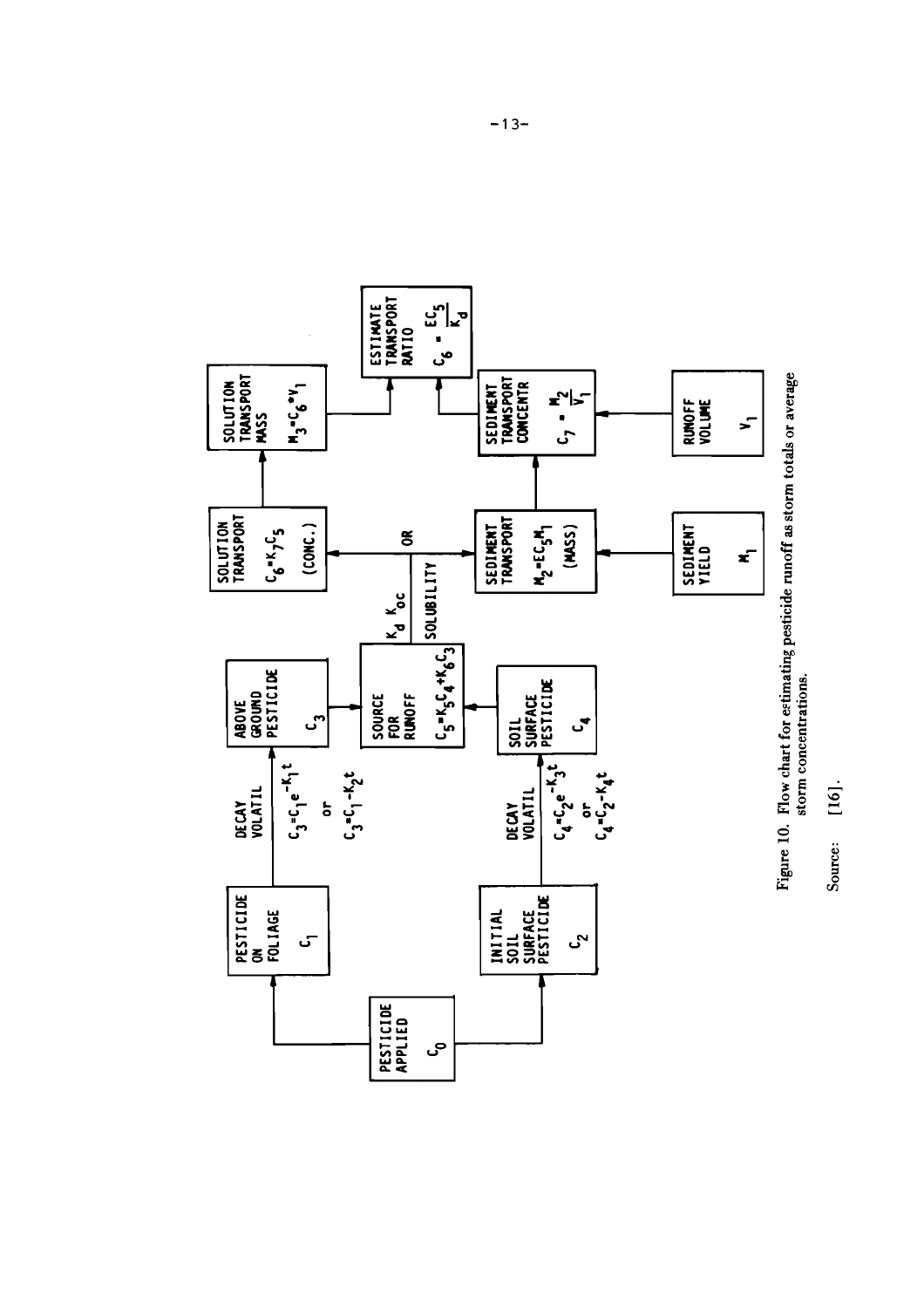## FUTURE CONSIDERATIONS

The systems being developed for evaluating non-point-source pollution are not to be considered as an end in themselves, but rather as a first step towards the development of user-oriented comprehensive mdels. Data are not sufficient for testing all facets of the models, especially for the chemicals. The initial models will help identify areas in which research is needed, and some well-planned data collection programs must be developed to adequately test model concepts. These initial efforts provide a common focal point for a sound water (quantity and quality) management program and for resource conservation.

Future efforts will consider more comprehensive models for field-size areas and will give more attention to watersheds and basins. The more comprehensive field-scale models may be entirely different from, or may be improvements of, the initial models, depending upon levels of technology and development at the time. Comprehensiveness will not be measured by numbers of variables or complexity. Simplicity and user acceptance will continue to be the criteria for model improvements and refinement.

#### REFERENCES

- [I] Golubev, G., I. Shvytov, and 0. Vasiliev, *Environmental*  Problems of Agriculture. 1: Water-Related Environ*mental Impact of Agriculture at the Field Level,*  RM-78-32, International Institute for Applied Systems Analysis, Laxenburg, Austria, 1978.
- [2] U.S. Soil Conservation Service, *SCS National Engineering Handbook,* Sec. 4, Hydrology, U.S. Government Printing Office, Washington, D.C., 1972.
- [3] Williams, J.R., and N.V. LaSeur, Water Yield Model Using SCS Curve Numbers, *American Society of Civil Engineers, Admabook*, Sec. 4, Hydrology, U.S. Government Printing<br>Office, Washington, D.C., 1972.<br>SCS Curve Numbers, American Society of Civil Engineers,<br>Journal of Hydraulics Div., <u>HY9</u>, 102 (1976), 1241-1253.
- [41 Smith, R.E., A Proposed Infiltration Model for Use in Simulation of Field-Scale Watershed Hydrology, Unpublished Addendum of Workshop Proceedings, *Systems for Evaluating Nonpoint Source Pollution,* Arlington, Texas, Feb. 14-16, 1968.
- [5] Ritchie, J.F., Model for Predicting Evaporation from a Raw Crop with Incomplete Cover, Water Resources Research, **3,** 5 (1972), 1204-1213. -
- *[6]* Stewart, B.A., et al., *Control of. Water PoL7ution from Cropland, Vol. 2, An Ov~rview,* USDA Report No. ARS-H-5-2, U.S. Government Printing Office, Washington, D.C., 1976.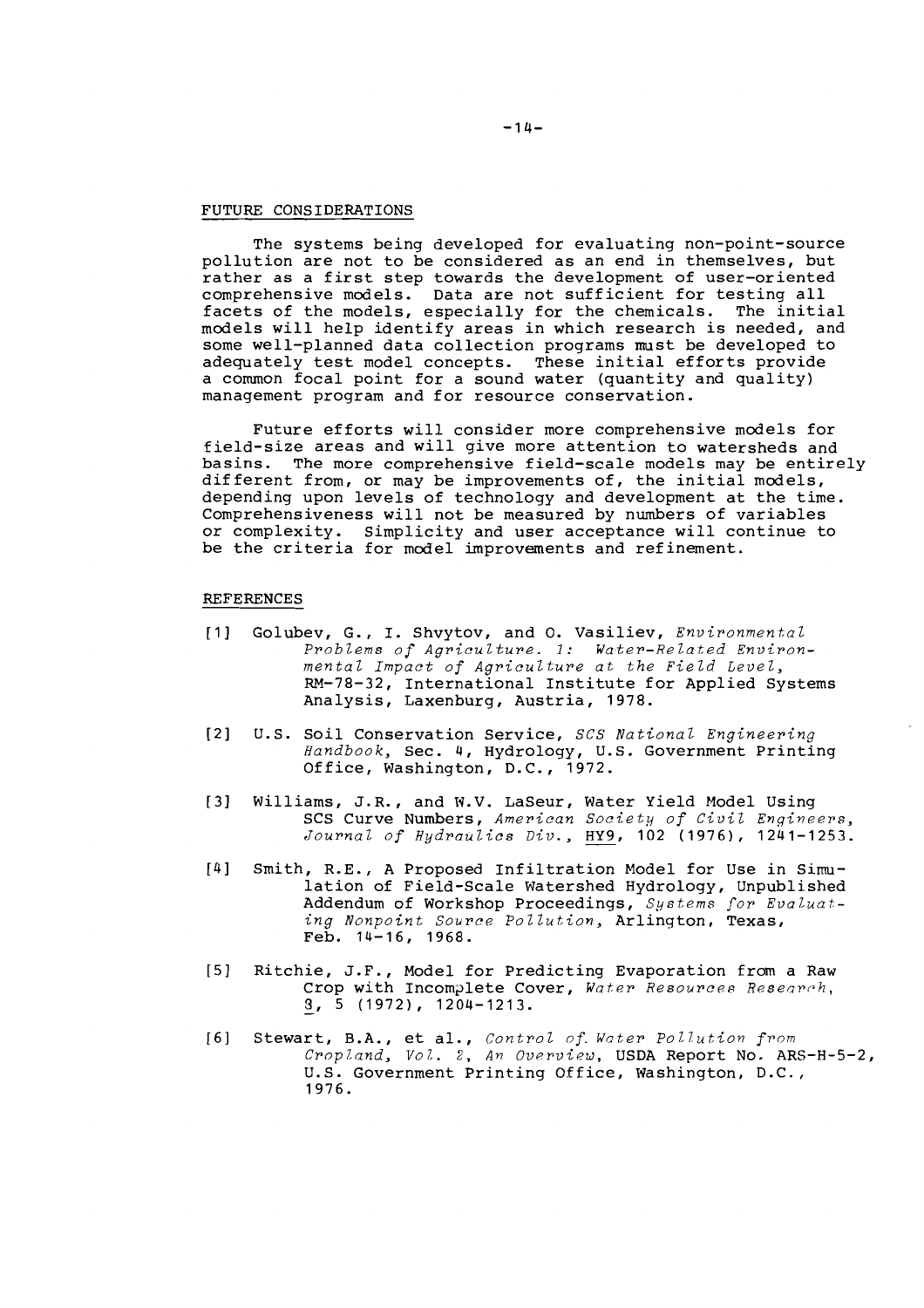- $[7]$ Personal communication.with G.R. Foster, USDA-SEA-AR, Lafayette, Indiana.
- $[8]$ Wishmeier, W.H., and D.D. Smith, Predicting Rainfall-Erosion Losses from Cropland East of the Rocky Mountains--Guide for Selection of Practices for Soil and Water Conservation, *Agr. Handbook,* No. 282, U.S. Government Printing Office, Washington, D.C., 1965.
- $[9]$ Foster, G.R., L.D. Meyer, and C.A. Onstad, *Erosion Equations Derived from Modeling Principles,* Paper No. 73-2550, Amer. Soc. of Agr. Engr. Winter Meeting, Dec. 11-14, Chicago, 1973.
- $[10]$ Williams, J.R., Sediment Yield Prediction with Universal Equation Using Runoff Energy Factor, in *Proceedings of the Sediment Yield Workshop,* USDA-ARS-S-40, U.S. Government Printing Office, Washington, D.C., 1975.
- [11] Meyer, L.D., G.R. Foster, and M.J.M. Römkins, Source of Soil Eroded by Water from Upland Slopes, in *Proceedings of the Sediment Yie ld Workshop,* USDA-ARS-S-40, U.S. Government Printing Office, Washington, D.C., 1975.
- Li, R.M., K.G. Eggert, and D.B. Simons, Simulation of Storm Water Runoff and Sediment Yield for Assessing the Impact of Silviculture Practices, in *Proceedings of 10th Annual Conference,* Cornell University, New York, April 26-28, 1978.
- Allen, L.H., Jr., E.H. Stewart, W.G. Knisel, Jr., and R.A. Slack, Seasonal Variations in Runoff and Water Quality from the Taylor Creek Watershed, Okeechobee County, Florida, in *Proceedings of the Soil and Crop Sci. Society of Florida,* Vol. 35, 1975.
- [14] From a personal communication with M.H. Frere, USDA-SEA-AR, Chickasha, Oklahoma.
- $[15]$ Stewart, B.A., et al., *Control of Water Pollution from Cropland, Vol. I, A Manual for Guideline Development,*  USDA Report No. ARS-H-5-1, U.S. Government Printing Office, Washington, D.C., 1975.
- [16] Personal communication with R.A. Leonard, USDA-SEA-AR, Watkinsville, Georgia.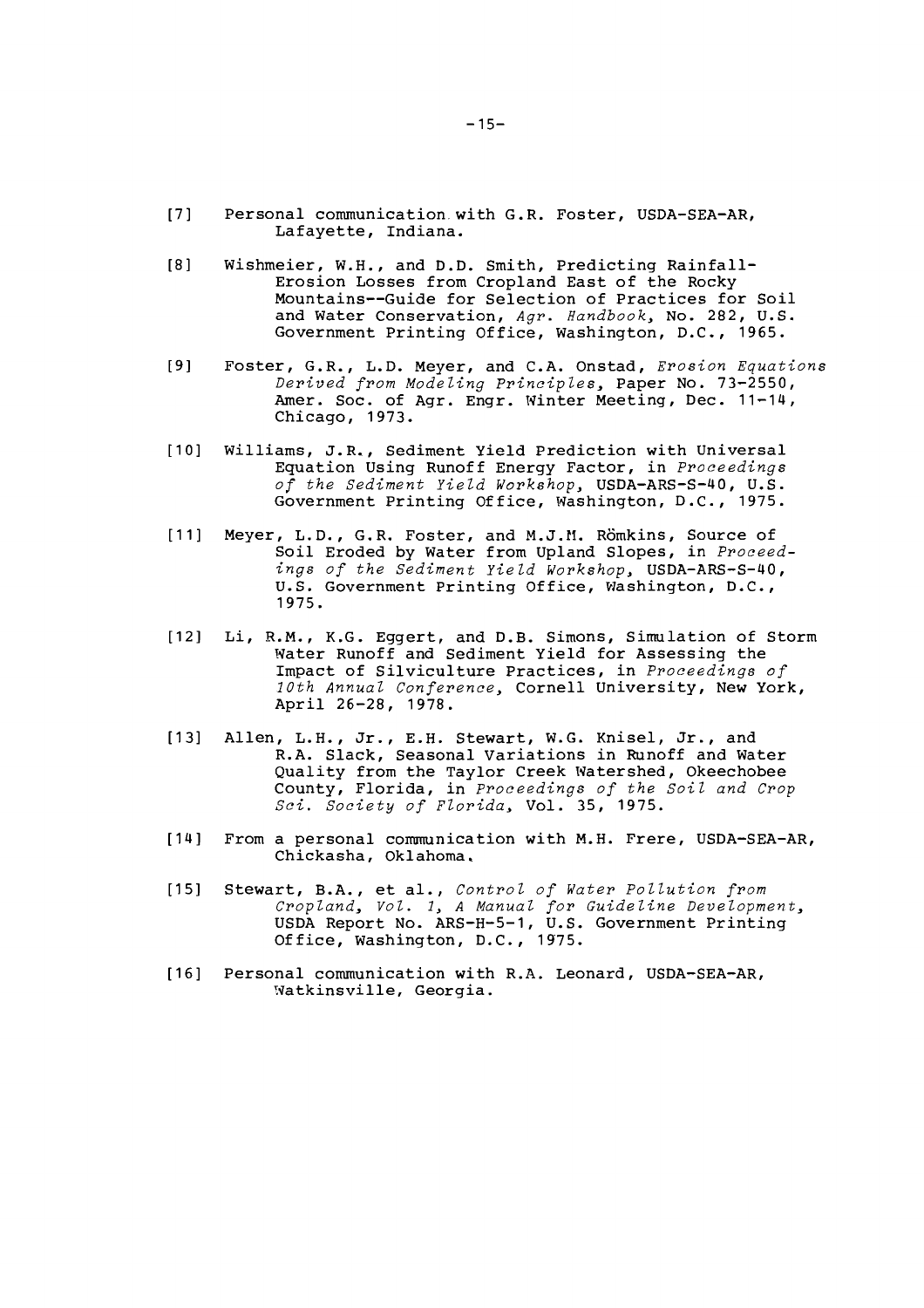$\mathcal{A}^{\mathcal{A}}$  $\mathcal{L}^{\text{max}}_{\text{max}}$